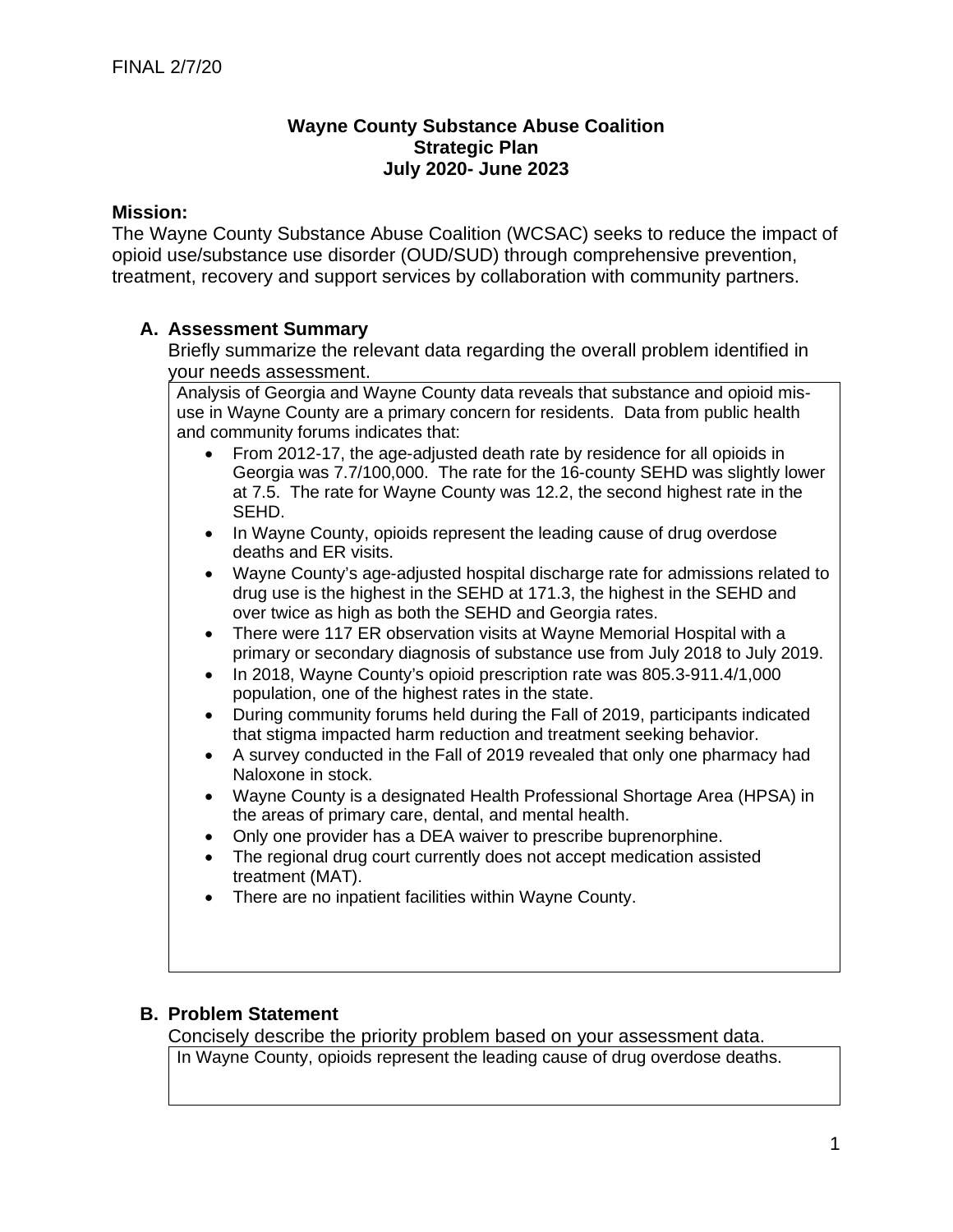## **C. Target Population**

Describe the individuals or groups most affected by the problems in your problem statement above.

Direct Target: Wayne County residents Indirect Targets: Health professionals, prescribers, policymakers, community members.

## **D. Goal**

State the major changes in behavior that need to occur within your identified target population to achieve your vision.

Reduce opioid/substance mis-use in Wayne County.

## **E. Long-Term Outcome**

Define the change you are seeking to make in problems or behaviors.

By June 30, 2023, reduce five-year opioid mortality rates by 50%, to 6.1/100,000. By June 30, 2023, reduce the opioid prescription rate in Wayne County by 50%. By June 30, 2023, reduce the five-year ER Visit Rate for drug use by 50% to 109/100,000.

## **F. Long-Term Outcome Indicators**

List the indicators that will demonstrate you are making progress toward your goal.

By June 30, 2021, reduce five-year opioid mortality rates among individuals in Wayne County to an overall rate of 10.6/100,000.

By June 30, 2022, reduce five-year opioid mortality rates among individuals in Wayne County to an overall rate of 8.6/100,000.

By June 30, 2023, reduce five-year opioid mortality rates among individuals in Wayne County to an overall rate of 6.1/100,000.

By June 30, 2021, reduce the opioid prescription rate in Wayne County by 25%

By June 30, 2022, reduce the opioid prescription rate in Wayne County by 35%.

By June 30, 2023, reduce the opioid prescription rate in Wayne County by 50%.

By June 30, 2021, reduce the five-year ER Visit Rate for drug use by 10%.

By June 30, 2121, reduce the five-year ER Visit Rate for drug use by 25%

By June 30, 2022, reduce the five-year ER Visit Rate for drug use by 35%.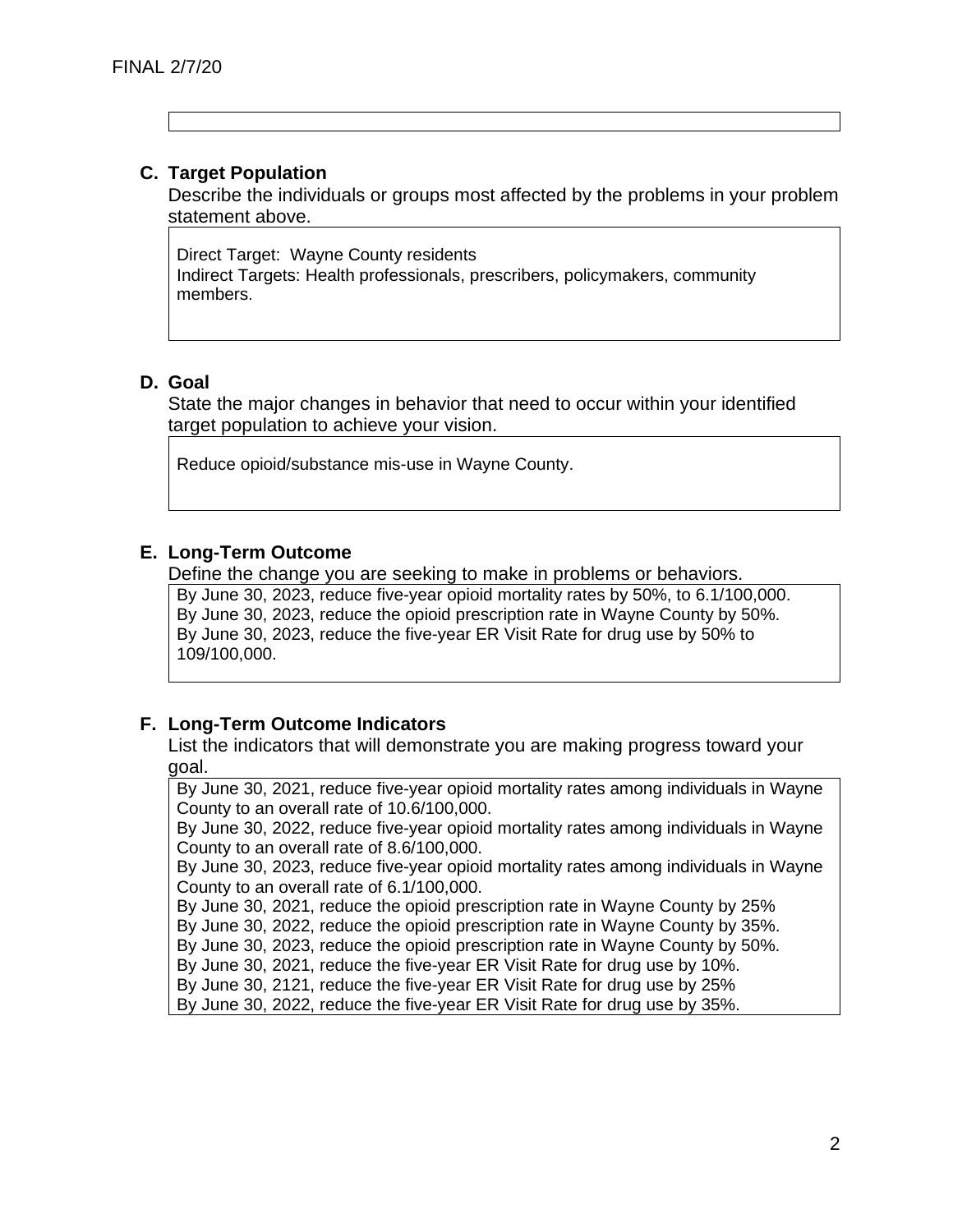# Template: Strategic Plan Objective Worksheet

# **Objective 1: Increase provider education and access to treatment**

**Intermediate Outcome:** By June 30, 2023, Wayne County will have four providers with a DEA waiver to prescribe buprenorphine.

**Intermediate Outcome Indicators** (List the indicators that will demonstrate you are making progress toward your goal):

- By June 30, 2022, Wayne County will have three providers with a DEA waiver to prescribe buprenorphine.
- By June 30, 2022, 80% of providers and prescribers will have undergone Academic Detailing training.
- By June 30, 2022, patients will report increased access to MAT.

|                                                                                                                                             | <u>Jualcy HI. McIcase Humber Of IOCAI MAT providers</u> |                           |                                    |                                                           |                                                                                          |  |
|---------------------------------------------------------------------------------------------------------------------------------------------|---------------------------------------------------------|---------------------------|------------------------------------|-----------------------------------------------------------|------------------------------------------------------------------------------------------|--|
|                                                                                                                                             |                                                         | <b>Timeline</b>           | Who Is                             |                                                           |                                                                                          |  |
| <b>Activities</b>                                                                                                                           | <b>Start</b><br><b>Date</b>                             | <b>End</b><br><b>Date</b> | <b>Responsible?</b>                | <b>Process</b><br><b>Indicators</b>                       | <b>Short-Term Outcomes</b>                                                               |  |
| Analyze barriers to obtaining a DEA<br>waiver.                                                                                              | 7/1/20                                                  | 7/30/20                   | Coordinator/partners Number of     | provider surveys<br>returned to<br>determine<br>barriers. | By 6/22, access to<br>buprenorphine certified<br>prescribers will increase by<br>100%.   |  |
| Develop webinar offering CME credits<br>on MAT and how to obtain a DEA<br>waiver to prescribe buprenorphine.                                | 7/1/20                                                  | 9/1/20                    | <b>MCAHEC</b>                      | Webinar held and<br>archived.                             | By 6/21, 3 providers will obtain<br>CME or CEU credits on MAT<br>and how to obtain a DEA |  |
| Identify and provide information on best   7/1/20<br>practices to physicians.                                                               |                                                         | 9/30/20                   | Coordinator, Renee<br><b>Bolin</b> | Best practices<br>information<br>disseminated.            | waiver.                                                                                  |  |
| Recruit providers interested in pursuing<br>waiver status.                                                                                  | 8/1/20                                                  | 6/30/21                   | Gerald<br>Fillmore/WMH             | # providers<br>recruited.                                 |                                                                                          |  |
| Establish 1:1 peer support and<br>consultation for physicians interested in<br>obtaining or who have obtained DEA<br>buprenorphine waivers. | 9/1/20                                                  | Ongoing                   | <b>SEHD</b>                        | # physicians<br>accessing peer<br>support.                |                                                                                          |  |
| Incorporate reduction of MAT stigma in<br>community education campaigns.                                                                    | 11/1/20                                                 | 6/30/23                   | Education<br>Committee             | # educational<br>presentations; #                         |                                                                                          |  |

#### *Strategy #1: Increase number of local MAT providers*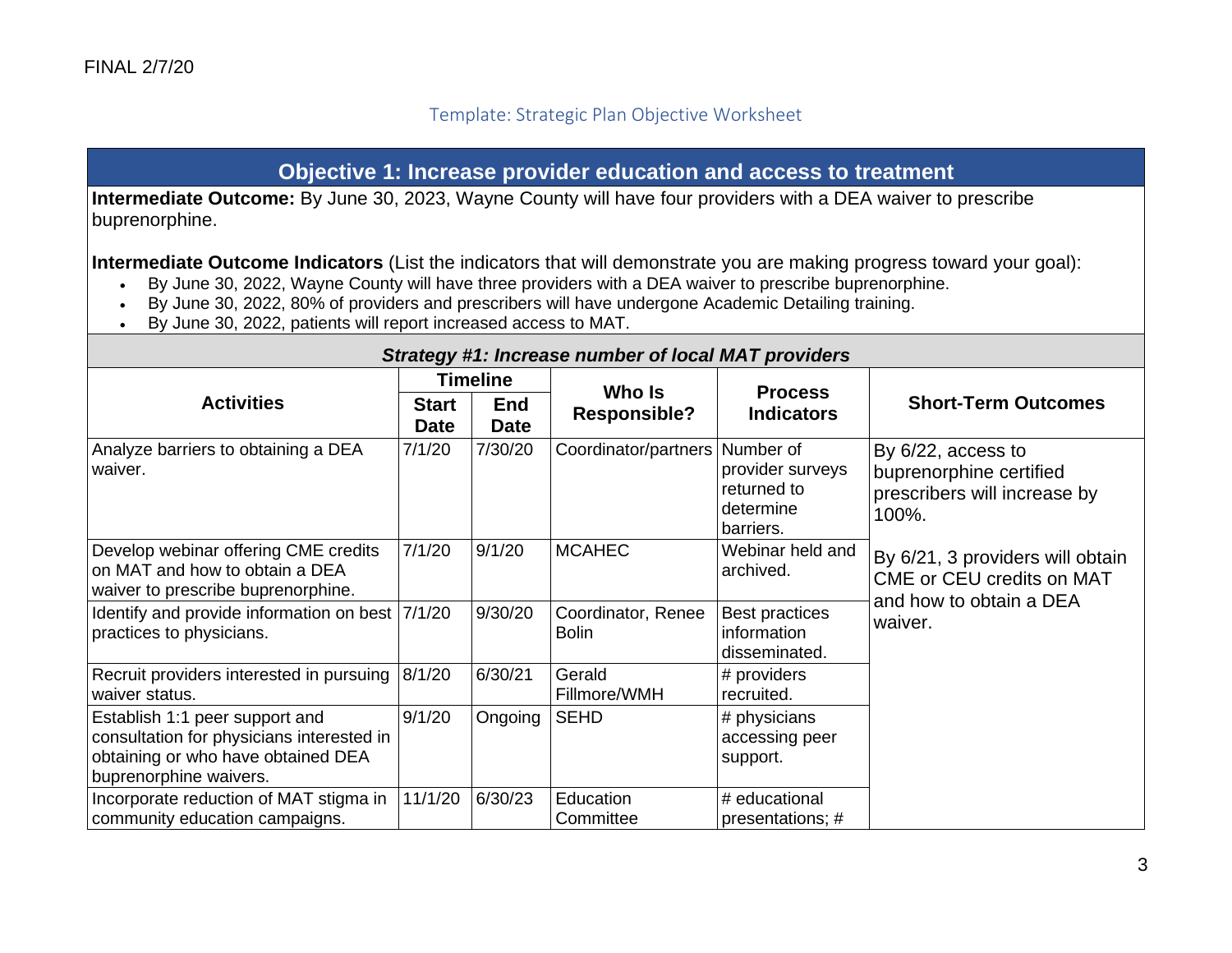| Conduct bi-annual survey to track the<br>number of patients receiving MAT.<br>Conduct bi-annual survey of providers<br>participating in peer support activities.                                      | 7/1/20<br>2/1/21            | Biannual<br>Biannual      | Coordinator<br><b>SEHD</b>                            | fact sheets<br>disseminated.<br># surveys<br>completed.<br># physicians<br>participating in<br>survey. |                                                                                 |
|-------------------------------------------------------------------------------------------------------------------------------------------------------------------------------------------------------|-----------------------------|---------------------------|-------------------------------------------------------|--------------------------------------------------------------------------------------------------------|---------------------------------------------------------------------------------|
|                                                                                                                                                                                                       |                             |                           | <b>Strategy #2: Increase availability of Naloxone</b> |                                                                                                        |                                                                                 |
|                                                                                                                                                                                                       |                             | <b>Timeline</b>           | Who Is                                                | <b>Process</b>                                                                                         |                                                                                 |
| <b>Activities</b>                                                                                                                                                                                     | <b>Start</b><br><b>Date</b> | <b>End</b><br><b>Date</b> | <b>Responsible?</b>                                   | <b>Indicators</b>                                                                                      | <b>Short-Term Outcomes</b>                                                      |
| Apply for federal or state grant funds to<br>purchase Naloxone for distribution at<br>community sites.                                                                                                | 1/1/21                      | 12/30/21                  | Share Health &<br>Coalition partners                  | <b>Grant funds</b><br>obtained                                                                         | By 12/30/21, Naloxone will be<br>available at 5 sites throughout<br>the county. |
| Distribute Naloxone to at-risk<br>community members, and make<br>available at community sites such as<br>hospital/ER, jail, MAT providers,<br>potential SSPs, health department and<br>other outlets. | 7/1/20                      | Ongoing                   | Coordinator                                           | # and type of<br>distribution sites.                                                                   | By 6/30/21, 95% of first<br>responders will have a<br>Naloxone kit.             |
| Continue to work with Georgia<br>Overdose Prevention to obtain free<br>Naloxone kits to distribute to active<br>drug users, people on MAT and their<br>loved ones.                                    | 7/1/20                      | Ongoing                   | Face-to-Face                                          | # of Naloxone kits<br>distributed.                                                                     |                                                                                 |
| Obtain Naloxone training and kits for<br>first responders through GA BHDD.                                                                                                                            | 9/1/20                      | 3/1/21                    | Coordinator                                           | First responders<br>trained.                                                                           |                                                                                 |
| Work with local law enforcement and<br>EMS to assure that costs of Naloxone<br>are included in future agency budget<br>requests.                                                                      | 7/1/20                      | 6/30/22                   | Coordinator                                           | <b>Budget requests</b><br>include cost of<br>Naloxone.                                                 |                                                                                 |
| Offer individual Academic Detailing<br>training to providers and prescribers.                                                                                                                         | 10/1/20                     | 6/30/21                   | <b>SEHD</b> trainers                                  | # physicians and<br>providers<br>receiving training.                                                   |                                                                                 |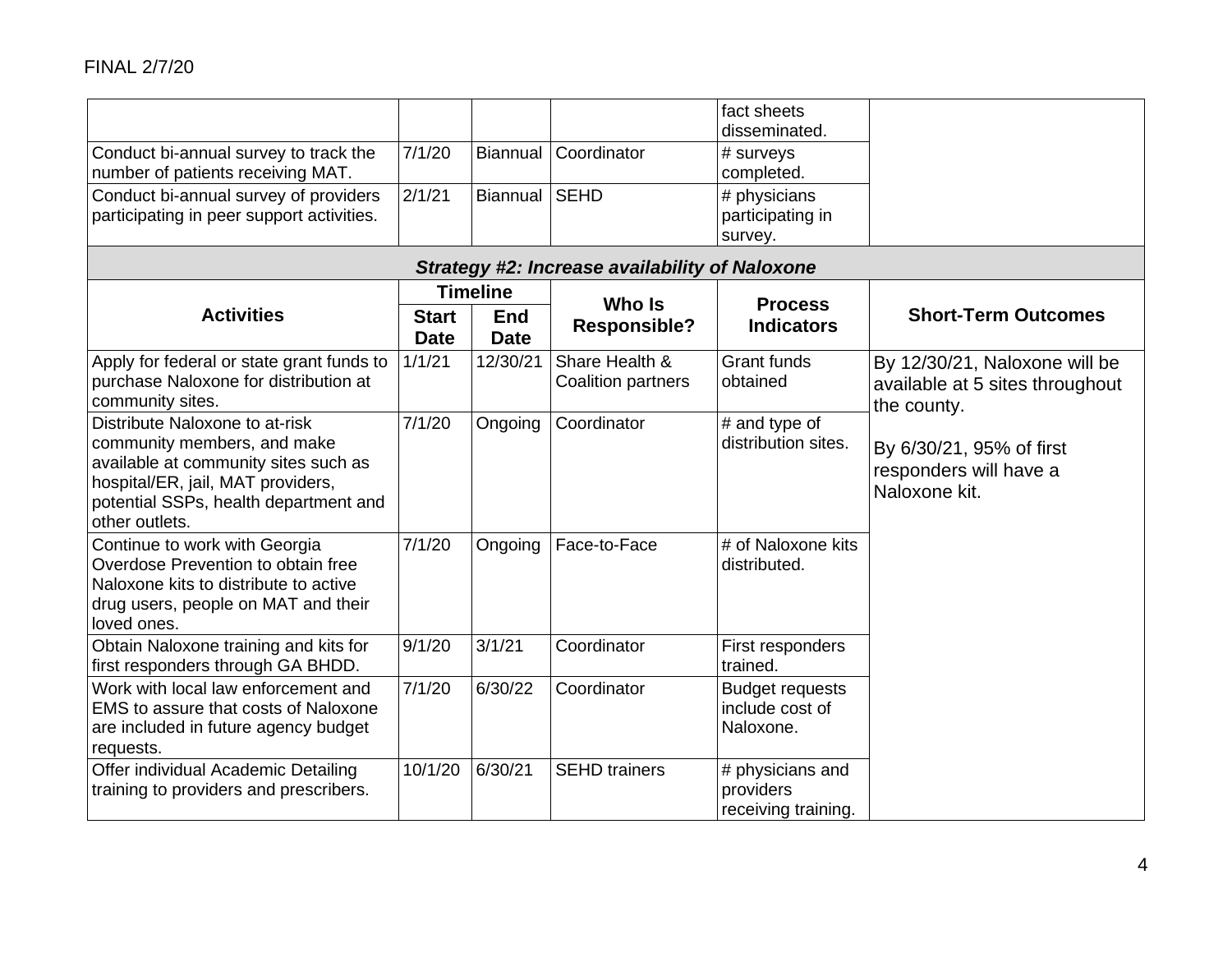# FINAL 2/7/20

| Conduct periodic pharmacy surveys to<br>determine Naloxone availability and<br>l cost.                | 7/1/20 |         | Quarterly   Wayne CHD | # surveys and<br>availability.                         |
|-------------------------------------------------------------------------------------------------------|--------|---------|-----------------------|--------------------------------------------------------|
| Review and select evidence-based<br>educational materials aimed at<br>reducing stigma around SUD/OUD. | 7/1/10 | 7/30/20 | Coordinator           | Evidence-based<br>materials selected<br>land approved. |

|                                                                                                                                                                                                                                               | Strategy #3: Increase local access to treatment and recovery programs |                           |                                                                        |                                                   |                                                                                                                                      |
|-----------------------------------------------------------------------------------------------------------------------------------------------------------------------------------------------------------------------------------------------|-----------------------------------------------------------------------|---------------------------|------------------------------------------------------------------------|---------------------------------------------------|--------------------------------------------------------------------------------------------------------------------------------------|
|                                                                                                                                                                                                                                               |                                                                       | <b>Timeline</b>           | Who Is                                                                 | <b>Process</b>                                    |                                                                                                                                      |
| <b>Activities</b>                                                                                                                                                                                                                             | <b>Start</b><br><b>Date</b>                                           | <b>End</b><br><b>Date</b> | <b>Responsible?</b>                                                    | <b>Indicators</b>                                 | <b>Short-Term Outcomes</b>                                                                                                           |
| Disseminate community-wide<br>information about available treatment<br>and recovery programs via social media<br>and traditional outlets.                                                                                                     | 7/1/20                                                                | Ongoing                   | Coordinator                                                            | # dissemination<br>sites                          | By 6/30/21, 50 professionals will<br>receive training through GCSA.<br>By 6/30/21, at least 2 additional                             |
| Conduct survey of behavioral health<br>providers to determine barriers to<br>recruiting and training professional staff.                                                                                                                      | 7/1/20                                                                | 7/30/20                   | Workforce<br>Development<br>Committee                                  | Survey completed                                  | behavioral health counselors will<br>be CAC certified.                                                                               |
| Coordinate treatment and recovery<br>services through initiation of inter-<br>agency case management services.                                                                                                                                | 1/1/21                                                                | 6/30/23                   | Workforce<br>Development<br>Committee                                  | Interagency case<br>management<br>services begin. | By 6/30/21, a minimum of 10<br>individuals will be enrolled in                                                                       |
| Provide training to behavioral health,<br>social service, school, jail and health<br>professionals on relevant topics such as<br>ACEs, Trauma Informed Care,<br>Messaging Training, MAT, MAT Stigma<br>and the Science of Addiction Recovery. | 10/1/20                                                               | 4/31/21                   | Contract with<br><b>GCSA</b><br><b>GA Center for Child</b><br>Advocacy | Training<br>completed                             | peer support services.<br>By 6/31/21, a minimum of 10<br>individuals impacted by opioids<br>will be enrolled in support<br>programs. |
| Provide anti-stigma training to treatment<br>and recovery partners on benefits to all<br>types of MAT.                                                                                                                                        | 10/1/20                                                               | 9/30/21                   | <b>SEHD</b>                                                            | # of<br>treatment/recovery<br>staff trained.      |                                                                                                                                      |
| Identify and invite all providers to<br>quarterly meetings to provide support.                                                                                                                                                                | 3/1/21                                                                | Quarterly                 | Anchored in<br>Wellness/Mattingly                                      | Meetings initiated.                               |                                                                                                                                      |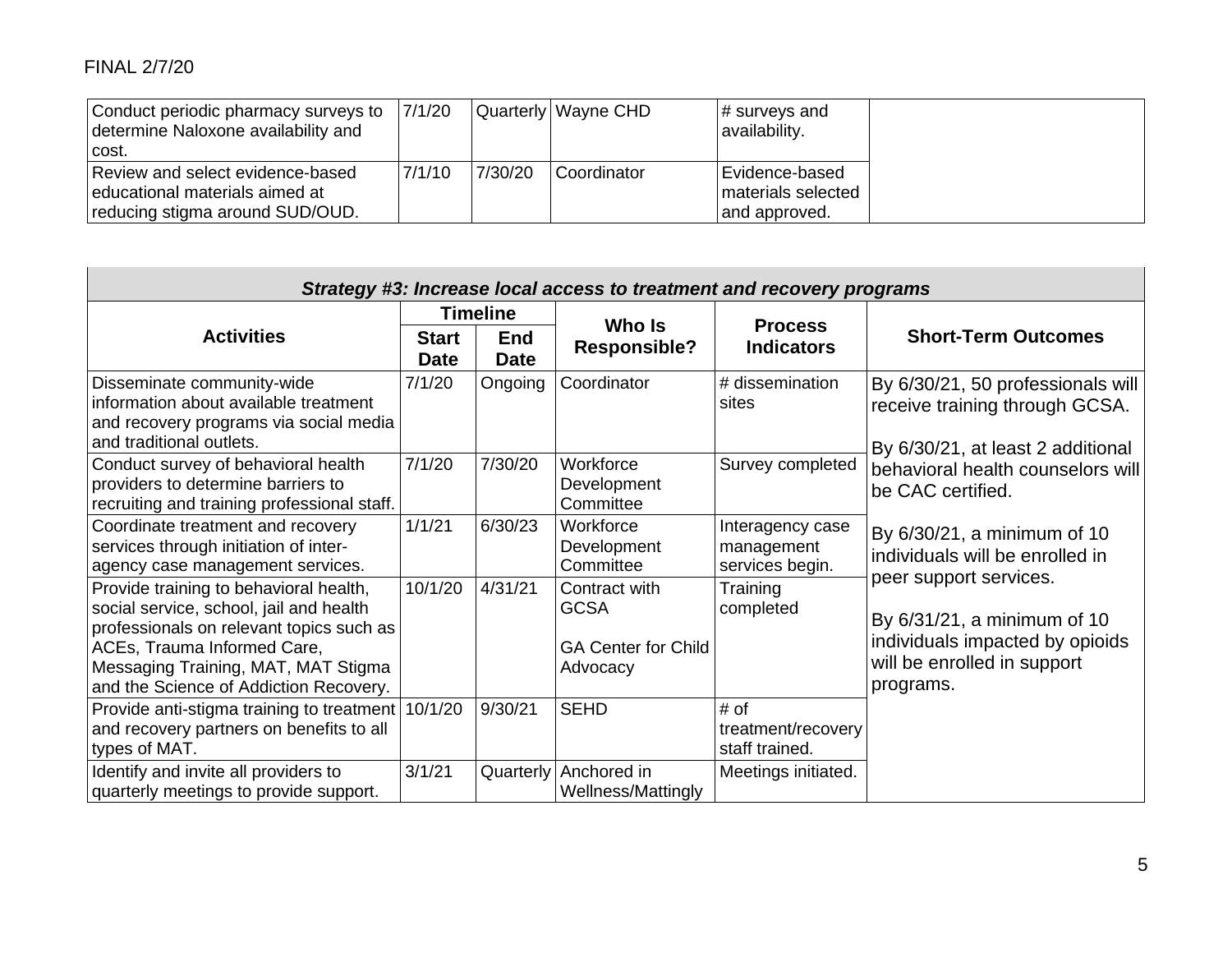FINAL 2/7/20

| Recruit and support CARES-certified<br>peer support specialists and promote<br>CAC training as appropriate.                                                                                                                     | 1/1/21  | 6/30/23 | <b>Access Committee</b>           | Percent increase<br>of CAC certified<br>staff.                          |  |
|---------------------------------------------------------------------------------------------------------------------------------------------------------------------------------------------------------------------------------|---------|---------|-----------------------------------|-------------------------------------------------------------------------|--|
| Establish Access Committee to identify<br>and address barriers to care for<br>uninsured and underinsured, people in<br>recovery, those with criminal records<br>and active drug users.                                          | 7/1/20  | Ongoing | <b>Coalition partners</b>         | Committee<br>established.                                               |  |
| Identify inpatient and outpatient care<br>options for uninsured, people in<br>recovery, those with criminal records<br>and active drug users.                                                                                   | 10/1/20 | 6/30/21 | <b>Access Committee</b>           | Number of care<br>options identified.                                   |  |
| Develop partnership with Diversity<br>Health Center (FQHC) to facilitate<br>opening a clinic site offering OUD/SUD<br>outpatient treatment care in Jesup.                                                                       | 10/1/20 | 6/30/23 | <b>Access Committee</b>           | Clinic opens.                                                           |  |
| Explore feasibility of opening local<br>inpatient treatment facility and MAT<br>friendly halfway house.                                                                                                                         | 4/1/21  | 9/30/21 | <b>Access Committee</b>           | Feasibility<br>assessment<br>completed and<br>reported to<br>Coalition. |  |
| Based on assessment of need, expand<br>peer support services to offer support,<br>encouragement, distribute Naloxone,<br>and educate regarding benefits of MAT.                                                                 | 1/1/21  | 3/31/21 | <b>Access Committee</b>           | Peer advocates<br>hired and trained.                                    |  |
| Implement support programs by<br>providers trained in SUD/OUD and<br>related areas including trauma-informed<br>care and ACE, utilizing evidence-based<br>interventions for family members and<br>children impacted by SUD/OUD. | 4/1/21  | 1/31/22 | Anchored in<br>Wellness/Mattingly | Support program<br>implemented.                                         |  |
| Utilize kiosk at jail for inmates to access<br>WARN Line, GCSA resources and link<br>to MAT and harm reduction resources.                                                                                                       | 7/1/21  | 1/31/22 | Face to Face                      | Kiosk in use.                                                           |  |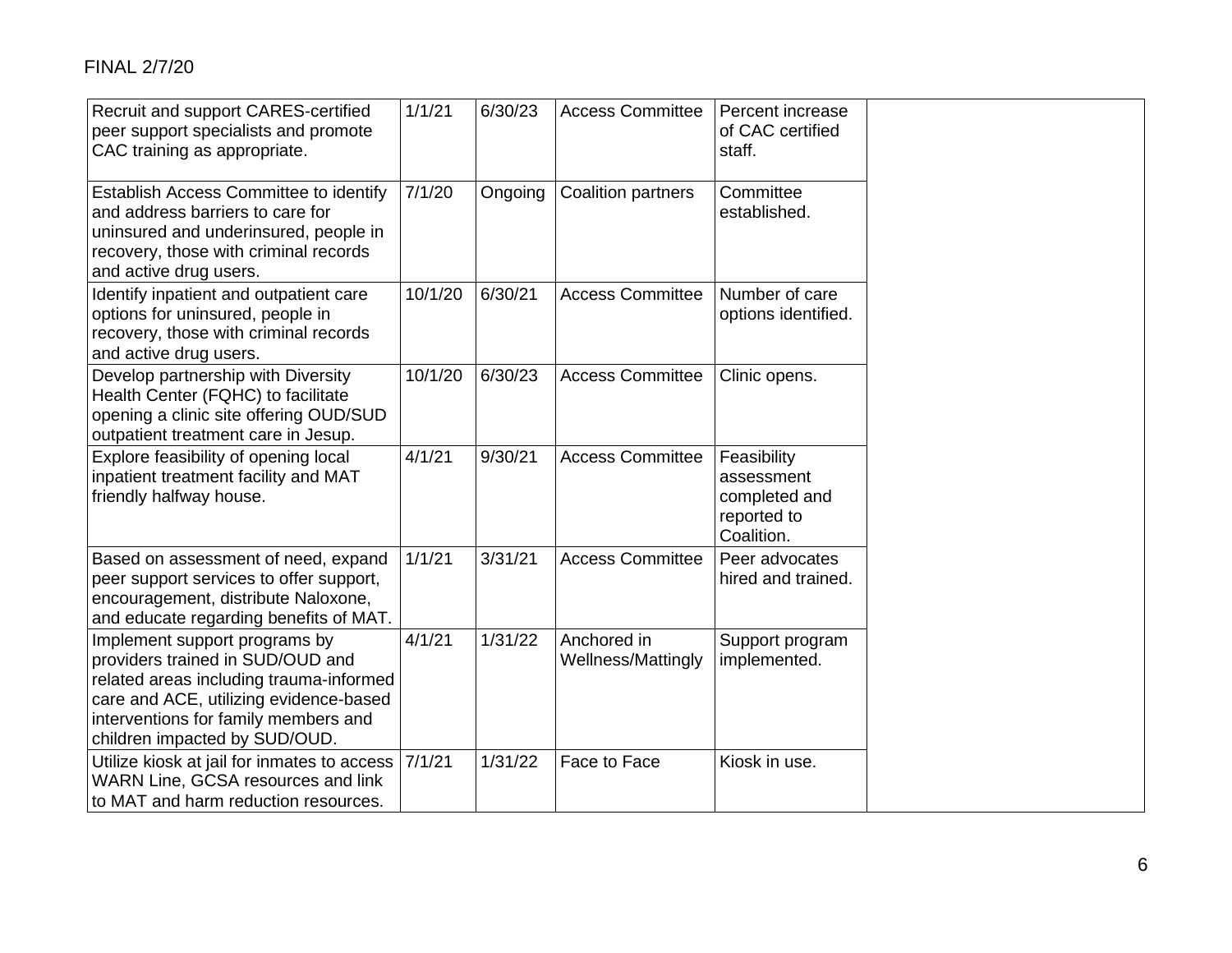# **Objective 2: Decrease availability of opioids in Wayne County**

**Intermediate Outcome:** By 6/30/22, the number of opioid prescriptions in Wayne County will be reduced by 35%

# **Intermediate Outcome Indicators:**

• By 6/30/21, the number of opioid prescriptions in Wayne County will be reduced by 25%..

|                                                                                                                                                                      | Strategy #1: Train providers and prescribers on alternatives to opioids |                           |                                      |                                                          |                                                                 |
|----------------------------------------------------------------------------------------------------------------------------------------------------------------------|-------------------------------------------------------------------------|---------------------------|--------------------------------------|----------------------------------------------------------|-----------------------------------------------------------------|
|                                                                                                                                                                      |                                                                         | <b>Timeline</b>           |                                      |                                                          |                                                                 |
| <b>Activities</b>                                                                                                                                                    | <b>Start</b><br><b>Date</b>                                             | <b>End</b><br><b>Date</b> | Who Is<br><b>Responsible?</b>        | <b>Process</b><br><b>Indicators</b>                      | <b>Short-Term Outcomes</b>                                      |
| Offer individual Academic Detailing<br>training to prescribers and providers.                                                                                        | 7/1/20                                                                  | 6/30/23                   | <b>SEHD</b> trained<br>staff         | # physicians and<br>prescribers trained.                 | By 6/30/21, 30% of Wayne<br>County providers and                |
| Improve accessibility to local alternative<br>pain management options by providing<br>community education through social and<br>traditional media outlets.           | 7/1/20                                                                  | 8/30/20                   | Access<br>Committee                  | # pain management<br>options identified.                 | prescribers will have undergone<br>Academic Detailing training. |
| Promote continuing education training<br>for providers by recommending web-<br>based continuing education on opioid<br>prescribing practices and pain<br>management. | 2/1/20                                                                  | 6/30/23                   | Coordinator                          | # of providers who<br>receive CEU credit                 |                                                                 |
| Monitor yearly PDMP data to identify<br>decreases in opioid prescriptions.                                                                                           | 7/1/20                                                                  | Annually                  | <b>SEHD</b><br>Epidemiology<br>staff | % decrease in<br>opioid prescriptions.                   |                                                                 |
|                                                                                                                                                                      |                                                                         |                           |                                      | Strategy #2: Implement community-wide education campaign |                                                                 |
|                                                                                                                                                                      |                                                                         | <b>Timeline</b>           |                                      |                                                          |                                                                 |
| <b>Activities</b>                                                                                                                                                    | <b>Start</b><br><b>Date</b>                                             | <b>End</b><br><b>Date</b> | Who Is<br><b>Responsible?</b>        | <b>Process</b><br><b>Indicators</b>                      | <b>Short-Term Outcomes</b>                                      |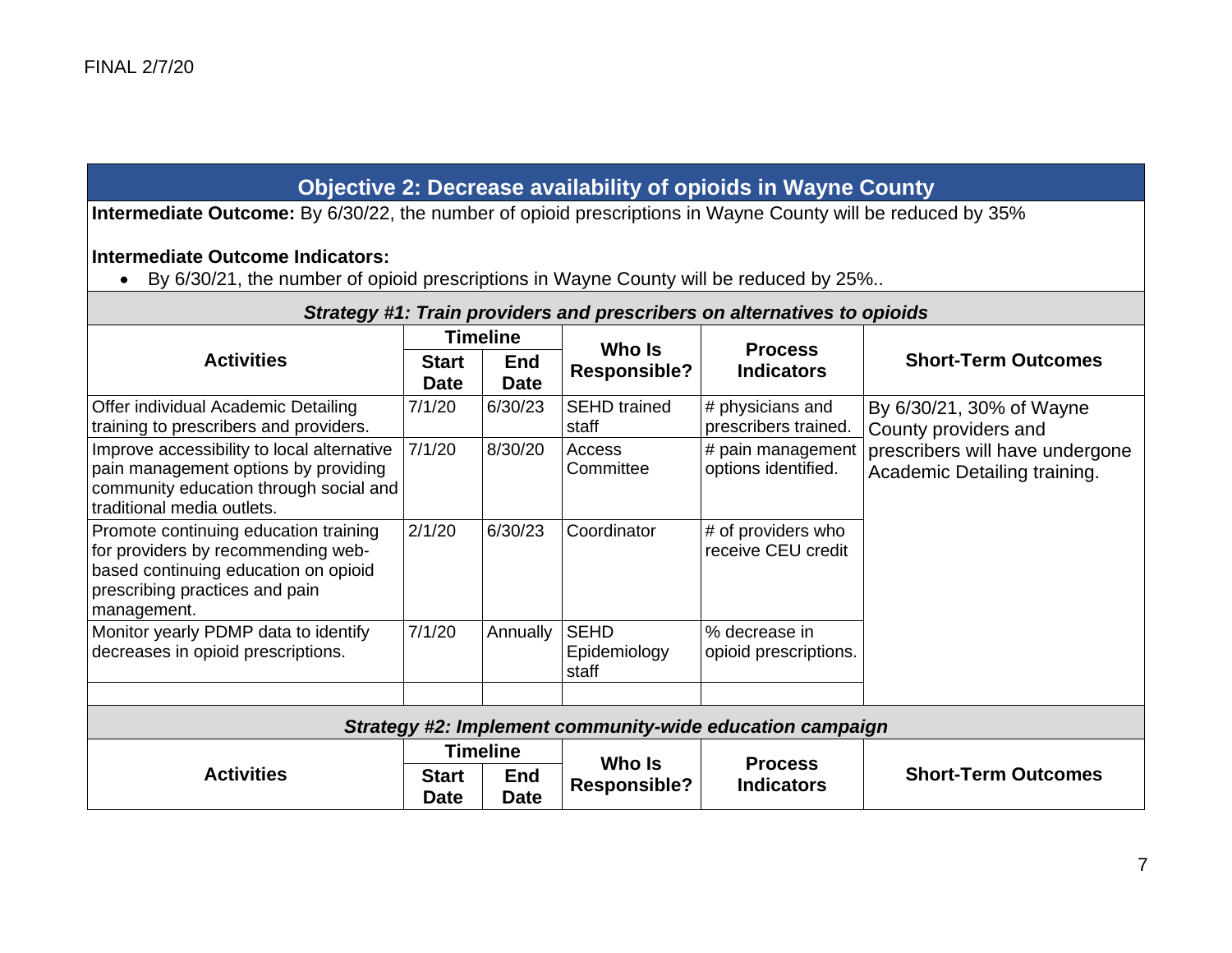| Offer Mental Health First Aid Training to<br>first responders including law<br>enforcement, fire fighters, EMS, DFCS<br>and school personnel.                                                                                                   | 7/1/20  | 6/30/23  | <b>SEHD</b> trained<br>staff, Pineland<br><b>BHDD</b> | # individuals<br>trained.                           | By 7/1/21, 30 individuals will<br>receive MH First Aid training.<br>By 7/1/21, 100 individuals will be  |
|-------------------------------------------------------------------------------------------------------------------------------------------------------------------------------------------------------------------------------------------------|---------|----------|-------------------------------------------------------|-----------------------------------------------------|---------------------------------------------------------------------------------------------------------|
| Establish media campaign using social<br>media, local TV station and local<br>newspaper for OUD/SUD messaging.                                                                                                                                  | 7/1/20  | 6/30/23  | Coordinator                                           | Media plan<br>developed and<br>rolled out.          | reached by Speaker's Bureau.<br>By 7/1/21, 200 individuals will be                                      |
| Establish Speakers' Bureau, and<br>provide volunteers with evidence-based<br>materials and relevant data for<br>presentations at local civic<br>organizations, churches and other<br>venues.                                                    | 9/1/20  | 6/30/23  | Education<br>Committee                                | # presentations.                                    | reached through educational<br>programs.<br>By 12/31/21, 75% of first<br>responders, jail staff and law |
| Train law enforcement, first responders,<br>jail staff on harm reduction strategies<br>and MAT.                                                                                                                                                 | 1/1/21  | 12/31/21 | Education<br>Committee                                | # in target group<br>trained.                       | enforcement personnel will be<br>trained.                                                               |
| Identify SUD/OUD evidence-based<br>education program for youth.                                                                                                                                                                                 | 6/1/20  | 8/31/20  | Education<br>Committee                                | Evidence-based<br>program approved<br>by Coalition. |                                                                                                         |
| Deliver evidence-based drug prevention<br>and awareness programs to youth at<br>schools, churches and youth-serving<br>agencies.                                                                                                                | 1/15/21 | 6/30/23  | Education<br>Committee                                | # of evidence-<br>based programs<br>initiated.      |                                                                                                         |
| Design and deliver educational<br>awareness programs at churches, civic<br>organizations and others to raise<br>awareness of OUD/SUD, promote<br>proper disposal of prescription<br>medications and reduce stigma<br>regarding OUD/SUD and MAT. | 11/1/20 | 6/30/23  | Education<br>Committee                                | # educational<br>programs delivered.                |                                                                                                         |
| Market and implement activities related<br>to annual Drug Takeback Day.                                                                                                                                                                         | 10/1/20 | 10/1/22  | Education<br>Committee                                | Event held.                                         |                                                                                                         |
| Print and disseminate medication<br>disposal cards at funeral homes, senior<br>centers, pharmacies and other<br>community sites.                                                                                                                | 6/1/20  | Ongoing  | Education<br>Committee                                | # of cards<br>distributed                           |                                                                                                         |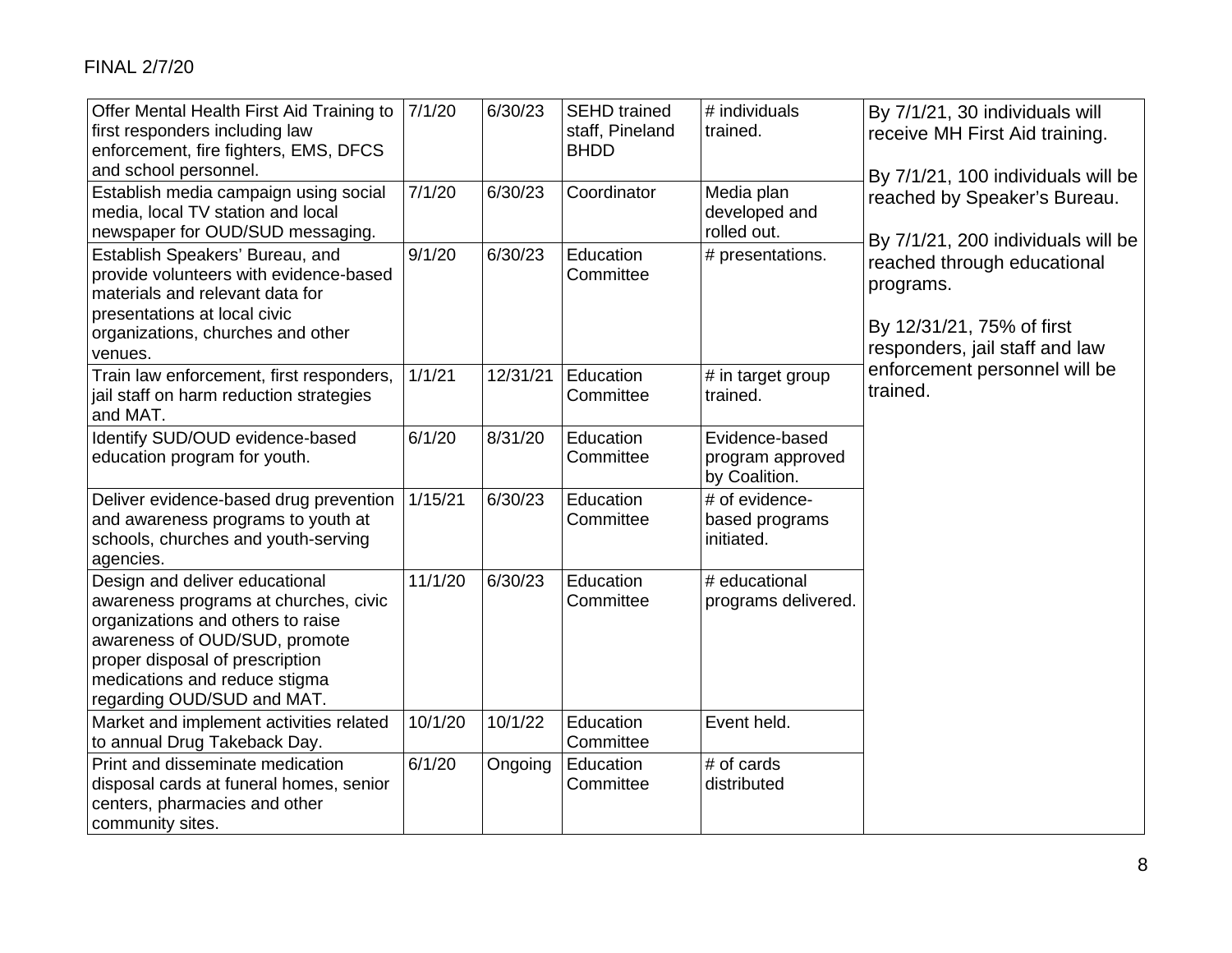# **Objective 3: Identify and acquire funds to implement SUD/OUD prevention, treatment and recovery activities.**

**Intermediate Outcome:** By 6/30/22, WCSAC partners will demonstrate evidence of leveraging federal, state and local funds to continue their work.

## **Intermediate Outcome Indicators:**

• By 6/30/21, the Coalition will secure additional revenue from at least 1 source.

*Strategy #1: Identify federal, state and local sources of funding and organize coordinated approach to solicit additional resources.*

|                                                                                                   |                             | <b>Timeline</b>           | Who Is                      |                                                    |                                                                                            |
|---------------------------------------------------------------------------------------------------|-----------------------------|---------------------------|-----------------------------|----------------------------------------------------|--------------------------------------------------------------------------------------------|
| <b>Activities</b>                                                                                 | <b>Start</b><br><b>Date</b> | <b>End</b><br><b>Date</b> | <b>Responsible?</b>         | <b>Process</b><br><b>Indicators</b>                | <b>Short-Term Outcomes</b>                                                                 |
| Using WCSAC sustainability plan,<br>identify cost for each activity<br>requiring outside funding. | 7/1/20                      | 9/30/20                   | Sustainability<br>Committee | Budget for each<br>activity<br>developed.          | By 6/30/21, a system will be<br>in place to coordinate<br>activities to leverage funds for |
| Develop and maintain list of potential 7/1/20<br>federal, state and private funders.              |                             |                           | 12/30/20 Share Health       | Initial list of<br>potential funders<br>developed. | OUD/SUD activities.                                                                        |
| Coordinate Coalition member<br>activities to secure additional<br>funding.                        | 1/1/21                      |                           | Ongoing Share Health        | Work team<br>process<br>developed.                 |                                                                                            |

*Strategy 2: Acquire federal, state and local resources to implement WCSAC activities.*

|                                                                                                                                    |                             | <b>Timeline</b>           | Who Is                               |                                     |                            |
|------------------------------------------------------------------------------------------------------------------------------------|-----------------------------|---------------------------|--------------------------------------|-------------------------------------|----------------------------|
| <b>Activities</b>                                                                                                                  | <b>Start</b><br><b>Date</b> | <b>End</b><br><b>Date</b> | <b>Responsible?</b>                  | <b>Process</b><br><b>Indicators</b> | <b>Short-Term Outcomes</b> |
| Develop local partnerships to reduce 1/1/21<br>expenses through cost sharing, such<br>as shared/donated space and shared<br>staff. |                             |                           | 12/30/23 Coordinator/Partners   MOAs | developed.                          |                            |